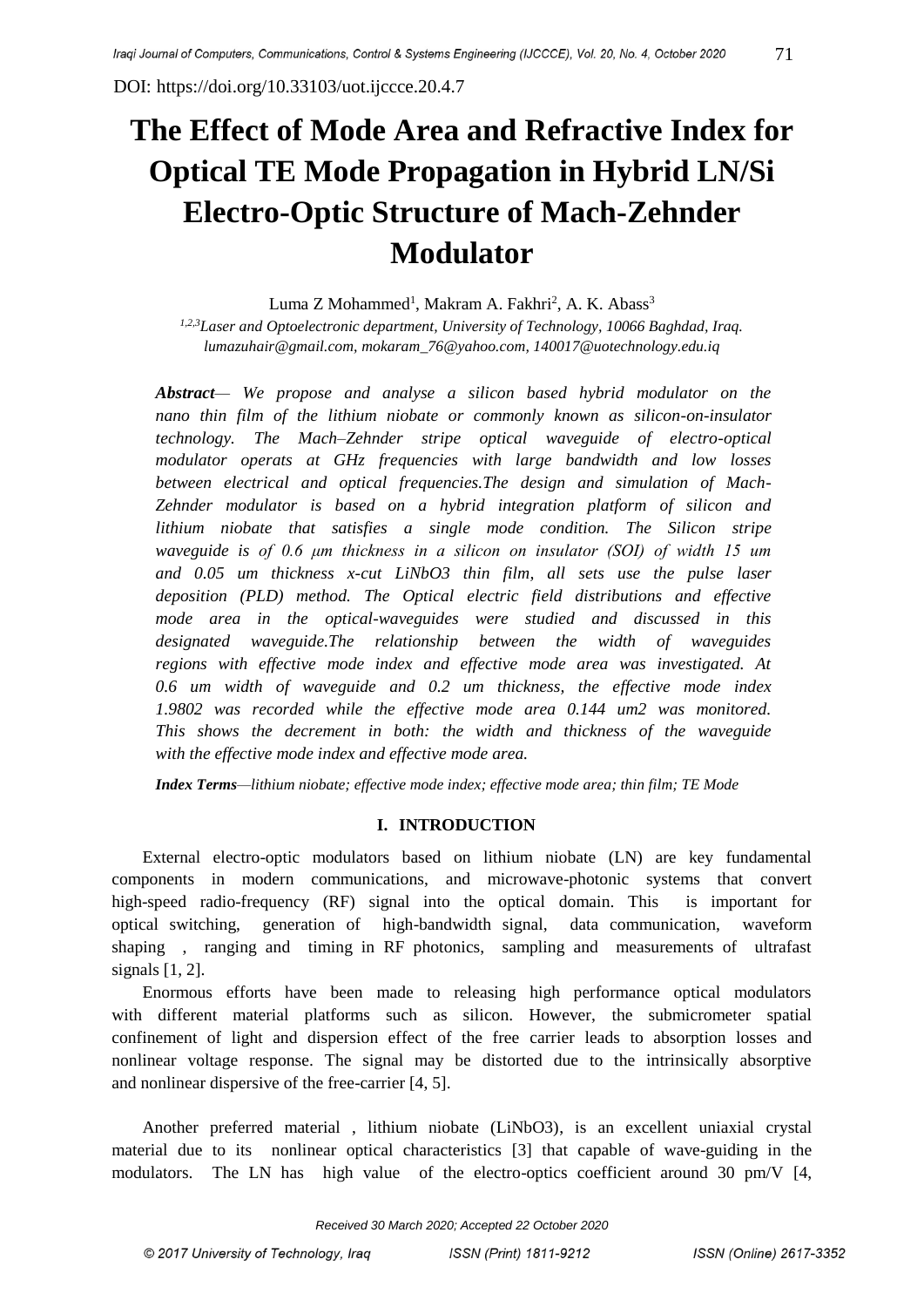The Hybrid silicon/LN material system that assoiates the scalability of silicon photonics with LN produces an excellent modulation [4] and structure that widely used in EOMs which is known as phase modulator [15] , and also deploys in Mach-Zehnder modulator (MZM). A basic confront in the production of MZM modulators is the fabrication of high-quality waveguide structures. The fabrication of waveguides has been progressed using a few techniques including dry-etching[16], proton exchange(PE) [17], pulse laser deposition(PLD) [11, 18] and chemo-mechanical polishing [19].

In this paper, we simulate and analyze the heterogeneous silicon/LN material system for EOM using COMSOL MULTIPHYSICS [20]. It is used to design and model a strip waveguide structure with optimization for low propagation and coupling loss. The study engages single mode propagation along with its corresponding effective mode index and effective mode area in respect to the height and width of silicon waveguide. The design at wavelength 1.55um uses the TE-polarized fundamental guided mode, which is also used in conventional silicon photonics[3].

## **II. DEVICE DESIGN AND METHOD**

The schematic view of the heterogeneous silicon/LN configuration of silicon-on-insulator (SOI) based MZM employs electro-optic effects as shown in Fig. 1. The input power is divided evenly into two guided wavelengths that come out from the first directional coupler[1].Both of the waveguides form the two MZI arms as depicted in Fig 1(a). The Inverted electric fields were applied to both arms to modify the values of the refractive indices, hence led to the phase shift  $\Delta \varphi$  typically between  $\pi/2$  and 0 radians. [21]. This phase shift is opposite in phase for the two arms [22]. The length of interaction between the waves of the light and the RF electric field modulation can be varied accordingly. The travelling wave is applied in MZM structures for many applications such as the TE-polarized fundamental guided mode of waveguides[23].In our design, we considered device fabrication in the hybrid Si-LN optical mode with LN thin film of 0.2 um thick. The x-cut LN in the hybrid system stands bonded on the top of various thicknesses of silicon oxide  $SiO<sub>2</sub>$  (cladding material) layer was deposited on silicon substrate [2] as shown in Fig. 1(b) using pulse laser deposition technique (PLD) [18]. The LNthin film on the top of a highindex contrast silicon photonic (core material) waveguides is intended for two reasons. Firstly, to act as part of the upper cladding for the modes of the optical waveguide [24] and secondly to associate the scalability of LN for maximum modulation [4]. The Thin deposited gold was use as a travelling wave electrodes [25] on top of the structure in order to get impedance-matching and high-bandwidth performance [26].

The Single mode conditions of waveguide were explored using Y-branch design. The layer of the deposited silicon is to control the pathed light, both of the bound zone outside and also under the region of the bonded LN [2] In optimizing the structure, the stripe waveguide thickness was varied from 0.145 um to 0.2 um. The width of silicon waveguide that falls beyond this range was not examined because it did not support single mode operation [27]. An effective and simple technique was used to solve the distortion loss and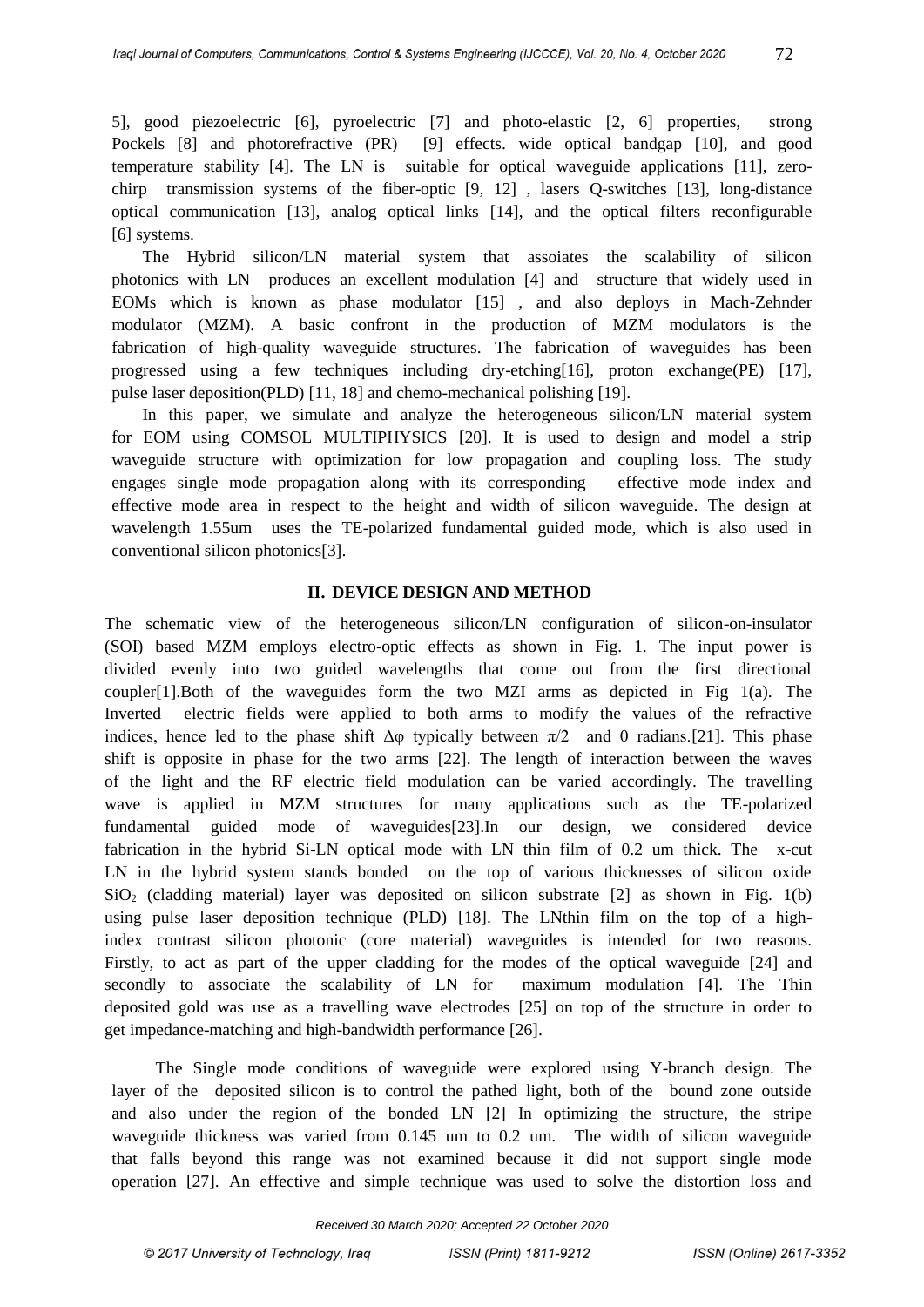the distribution of the mode. The waveguide geometry was meshed in different algorithm whereby this algorithm has the ability to adapt to change with the structure of the optical waveguide. After meshing the structure of the waveguide, the Maxwell's equations were transformed into the Eigen value matrix problems. This was solved by the techniques of the sparse matrix to find the mode indices effective and the modes optical waveguide distribution [28].



FIG. 1: (A) 3D SCHEMATIC DIAGRAM OF HYBRID OF SILICON/LN ELECTRO-OPTIC MACH-ZEHNDER MODULATOR (B) CROSS-SECTIONAL SCHEMATIC OF THE MZM AND WAVEGUIDE'S CHANNEL. (NOTE: IMAGE IS NOT UP TO SCALE.)

# **III. DESIGN PARAMETERS**

#### **A-Simulation Results**

In order to have a single mode condition and enhance the overall Pockels modulation effect, we simulated the waveguide structure with width between 0.6 um and 1 um. This is to prevent the signal distortion when light makes its transition and to ensure much confinement of the mode in the wave guide region that causes overlapping integral of optical field and the electrostatic field distribution as shown in Figure 2. The optical properties were controlled with an applied electrical signal. The Pockels effect comes to play when applying, the electric field changes the phase of the wave that passes through the crystal. Eventually, this led to changes in the refractive index of  $n_{Si}$  (3.48) and  $n_{LN}(2.2)$  at wavelength 1.55um [1] since the waveguide index is higher than LN thin film that gives the index which is different in capability to control the mode size and location. The Optical simulation effective index for the TE-guided mode is 2.0653 at thickness 0.2 um as presented in Figures. 2 (a) & (b). The field distortion of the waveguide at thickness 0.145 um is shown in Figures 2 (c) & (d). The low value of the optical index between the effective materials of the LiNbO3 and the Si prevents coupling of the optical modes with the handle. The effective refractive index 1.9802 was observed in Si. The Low values of dielectric constants will be decisive in designing the radio frequency for future high-frequency devices[4].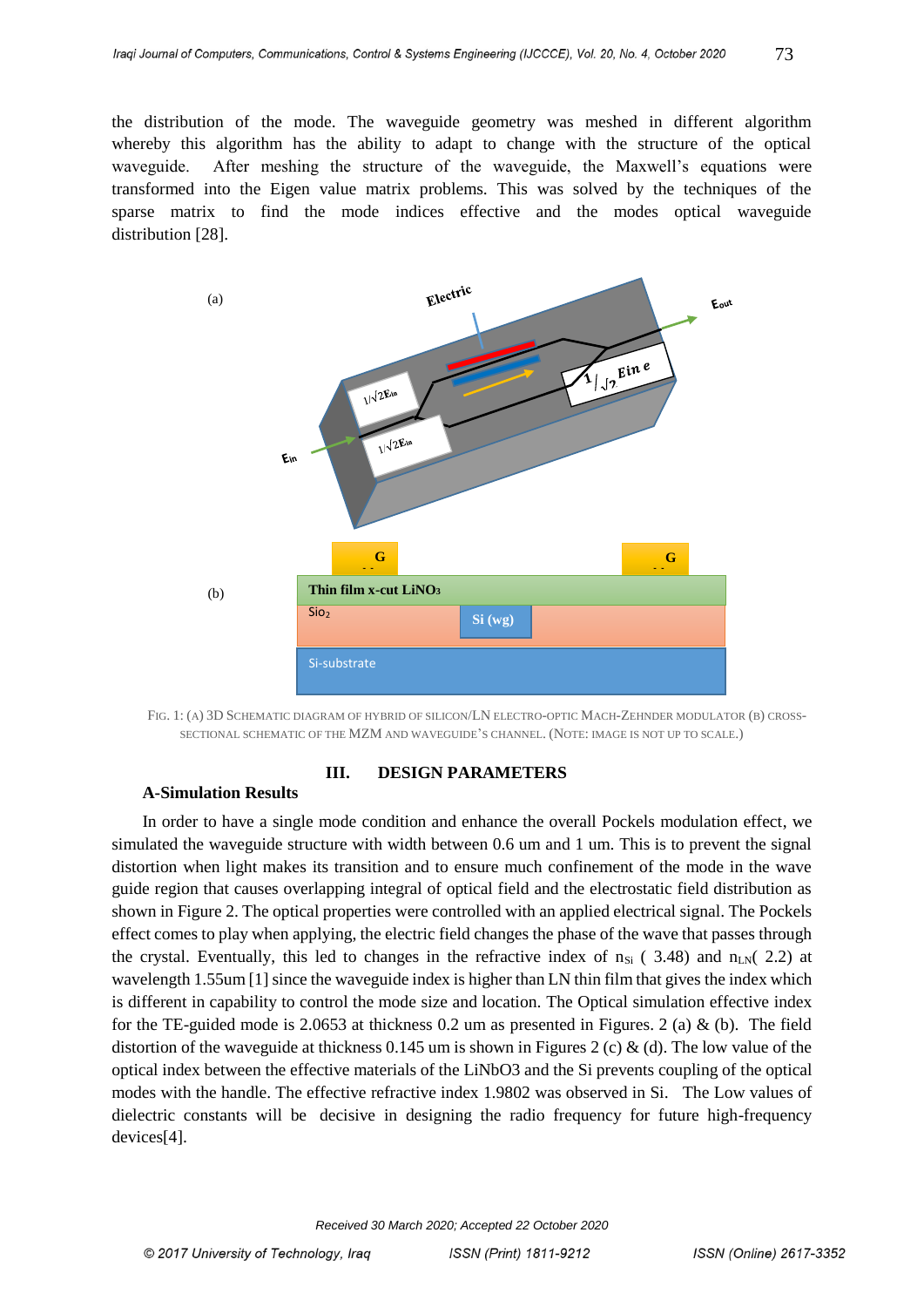

FIG. 2 (A) AND (B) INTENSITY OF E- FIELD DISTRIBUTIONS FOR THE FIRST MODE INSIDE WAVEGUIDES WITHOUT LN LAYERS AND, (C) AND (D) WITH LN LAYERS

The selection of the width and thickness of the silicon waveguide was considered for vanishing the high order modes and satisfying single mode condition as illustrated in Figure 3(a). The effective refractive index decreases with the thickness and width. The effect of LN thin film is shown in Figure 3(b), which record a high effective index variation with the waveguides width. Therefore, it is better to have wider waveguides to reach the ultimate modulation efficiency [3].



*Received 30 March 2020; Accepted 22 October 2020*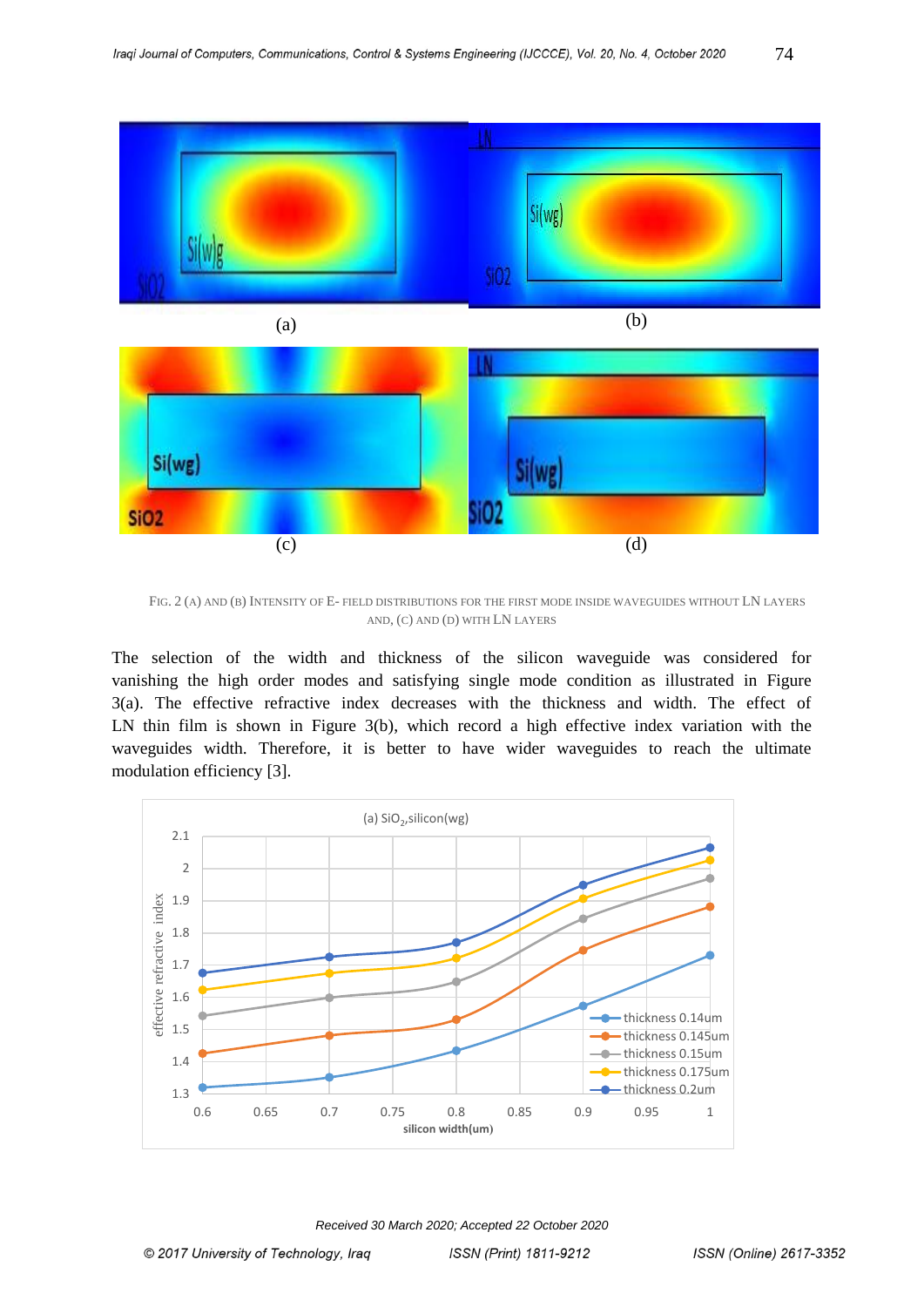

FIG. 3(A,B) EFFECTIVE REFRACTIVE INDEX OF ELECTRIC MODE(TE) MODE VERSE WIDTH OF SI WAVEGUIDE FOR DIFFERENT THICKNESS WITH AND WITHOUT LINBO3 THIN FILM LAYER

Figure 4 depicts the relationship between the effective mode area and the waveguide width. The minimum value of the mode size at a specific width is around 0.9 um after bonding the LN layer to  $SiO<sub>2</sub>$ . The areas of the small effective mode are usually caused by a strong guiding, where the bend losses and other effects of external disturbances are weak.



(a)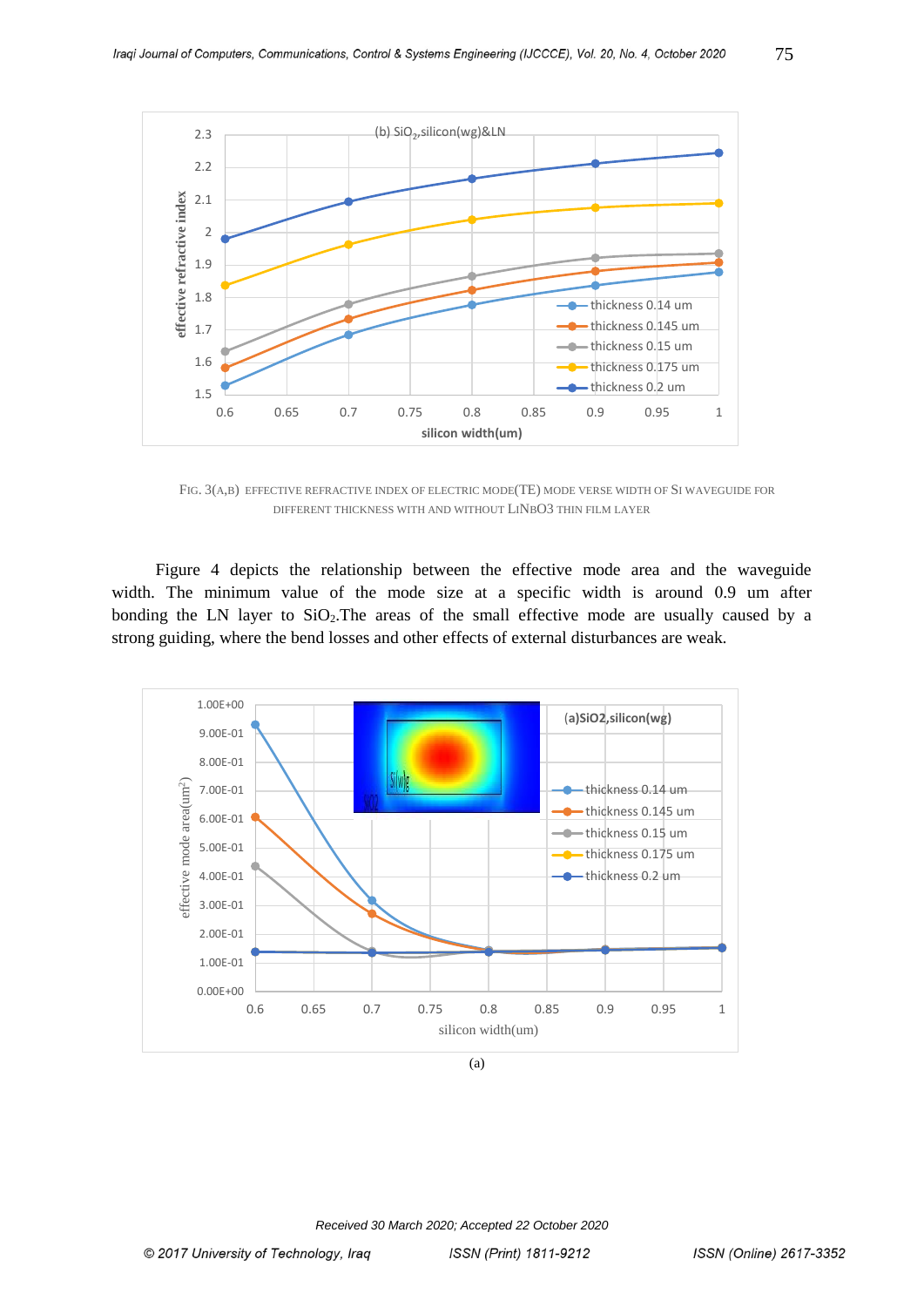

FIG. 4. (A) THE EFFECTIVE MODE AREA VIA THE WIDTH OF THE SI WAVEGUIDE AND (B) X-CUT LN THIN FILM BONDED TO SIO2 LAYER

It is noted that when the width increases, the region of the waveguide expands and the effective mode area increases. As a result, the decrement of waveguide width gives a good light confinement inside it, also resulting in a small mode size. In the inset of Fig. 4(b), for 0.2 μm layer and 0.6 μm wide channel waveguide, the effective mode area was small in size as 1.44 μm2 (product of 1/e intensity in the vertical and the horizontal directions).

#### **IV.CONCLUSION**

The simulation of the optical transverse-electric (TE) mode considering waveguide width or mode-shape modulation was successfully implemented as a way to obtain a single mode matching in the waveguide. The single-mode condition was satisfied at width 0.6 um, the thickness of x-cut LiNbO<sub>3</sub> thin film layer 0.05 um and the SiO2 clad structure of 0.3 um. The Si waveguides thickness was selected as 0.2 um in our simulations that gave strongly a confine light,effective mode area 0.144 μm2, and 1.9802 effective refractive index. The relationship between the width of waveguides regions with effective mode index and effective mode area demonstrated and indicated the decrement in both of the width and thickness of the waveguide which resulted in lowering the effective mode index and effective mode area

#### **REFERENCES**

- [1]. O. Weigel *et al.*, "Bonded thin film lithium niobate modulator on a silicon photonics platform exceeding 100 GHz 3-dB electrical modulation bandwidth," vol. 26, no. 18, pp. 23728-23739, 2018.
- [2] L. Chen, "Hybrid Silicon and Lithium Niobate Integrated Photonics," The Ohio State University, 2015.
- [3] HH. Han, B. Xiang, T. Lin, G. Chai, and S. J. C. Ruan, "Design and Optimization of Proton Exchanged Integrated Electro-Optic Modulators in X-Cut Lithium Niobate Thin Film," vol. 9, no. 11, p. 549, 2019.
- [4] M. Xu *et al.*, "Michelson interferometer modulator based on hybrid silicon and lithium niobate platform," vol. 4, no. 10, p. 100802, 2019.
- [5].S. Germer, "Design and analysis of integrated waveguide structures and their coupling to silicon-based light emitters," 2015.
- [6]A. Rao and S. J. I. J. o. S. T. i. Q. E. Fathpour, "Heterogeneous thin-film lithium niobate integrated photonics for electrooptics and nonlinear optics," vol. 24, no. 6, pp. 1-12, 2018.

*Received 30 March 2020; Accepted 22 October 2020*